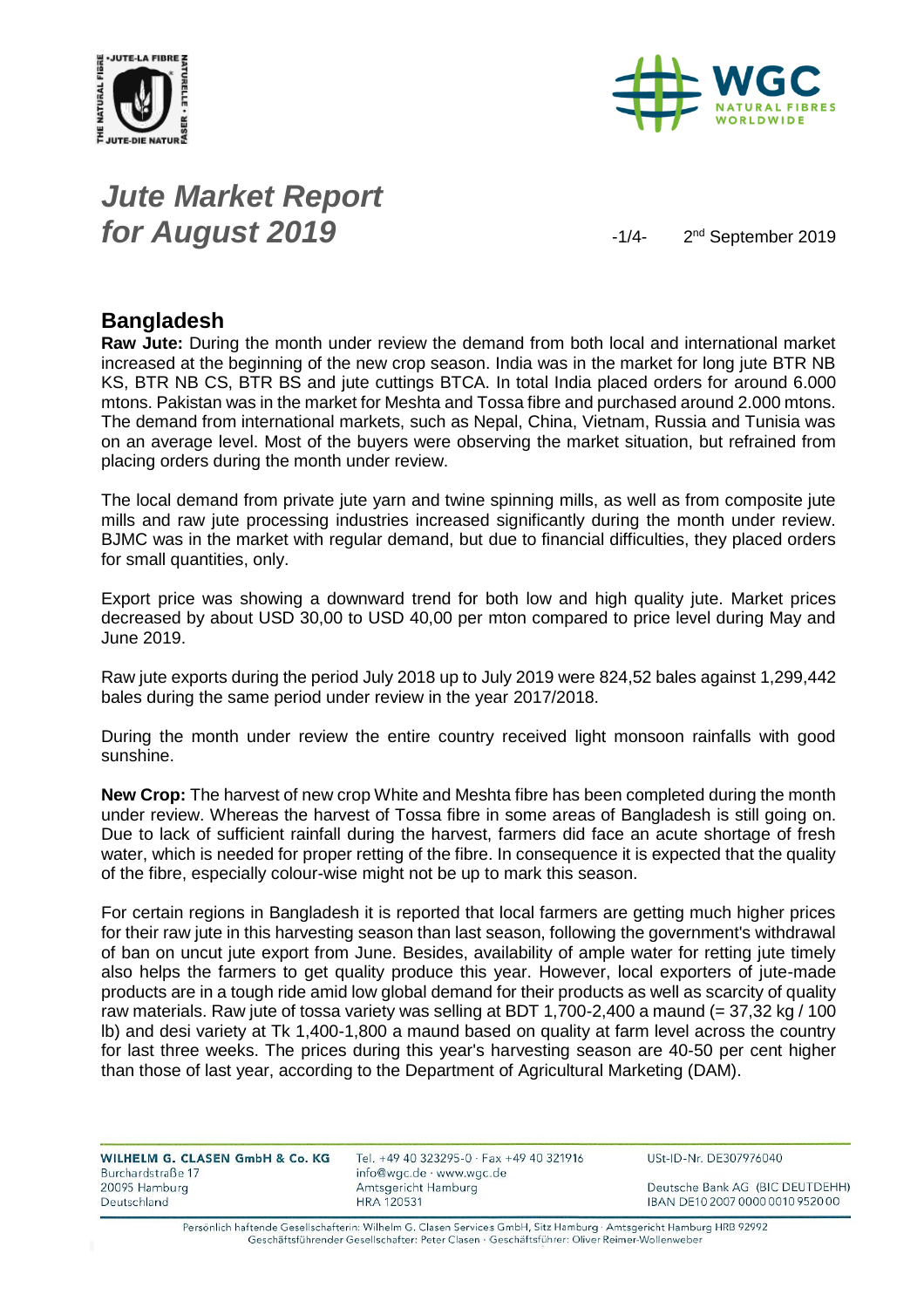



# *Jute Market Report for August* **2019**  $\frac{2}{4}$

2<sup>nd</sup> September 2019

Furthermore it is reported that newly harvested jute was selling at BDT 1,600-2,000 a maund in Korotia Bazar of the district. A farmer from Karotia Jamidarbari area, told that the price was hardly BDT 1,000-1,500 last year. He sold his produce at BDT 75,000 (excluding price of jute sticks), and made a profit of BDT 25,000, whereas he incurred BDT 32,000 loss by cultivating jute on the same land last year. The Tangail DAE office has recorded jute cultivation on 14,280 hectares of land this year, which was below 13,500 hectares last year. Sources from Gopalganj adding that Tossa jute was selling at BDT 2,000-2,400 a maund in Kashiani Bazar under Gopalganj and Keshtopur Bazar under Faridpur for the last two and a half weeks. Desi variety was selling at BDT 1,600-1,800 a maund in the Faridpur region, the country's key jute sourcing zone. The price is the highest in three years, he added. Meanwhile a Nilphamari-based jute trader, said prices of raw jute are much higher in this harvesting season, as the government has withdrawn the ban on uncut jute export in June. He said: "We sourced 'jaat tossa' (a jute variety of Nilphamari) at BDT 1,700-1,800 a maund this year, which was hardly BDT 1,200-1,300 a maund last year."

Local farmers are benefitting much from the jute price hike. But, local traders would witness a huge loss, if the government re-imposes the ban on uncut jute export all of a sudden. Shahidul Karim, Secretary of the Bangladesh Jute Spinners' Association (BJSA), told that the jute industry always appreciates that the farmers are getting their due profit. It is the key for ensuring existence of the export-based jute industry. According to field report-based prediction, prices of raw jute will increase further, as production might decline in Faridpur, Madaripur and Shariatpur districts amid crop loss, he also said. Besides, quality Tossa jute might be exported in the names of BTR (Bangla Tossa rejection) and BWR (Bangla white rejection). "We fear that the local jute industry would not get quality jute, if the export of uncut BTR and BWR continues." He further said the jute industry is going through a tough time amid low global demand as well as imposition of various anti-dumping duties on Bangladeshi products by neighboring India. The sector witnessed a 20.5 per cent decline in shipment last fiscal year (FY), 2018-19, as export dropped to US\$ 816 million from \$ 1.025 billion in FY 2017-18.

"Jute yarn sector also witnessed a 20 per cent export decline in FY 19, which maintained a 10-20 per cent growth for the previous five years," he added. Meanwhile, the government has lowered the country's jute export target to \$824 million for the current FY, which was \$1.085 billion for FY 19. It has targeted to produce 8.5 million bales (one bale=180 kg) of jute this year on 0.7 million hectares of land.

In contrast to what has been reported above, a good number of jute growers in Sirajganj and Jhenaidah said they got good prices for their yield last year, but are quite unsatisfied with this year's market price. The farmers are complaining that a syndicate is controlling the market of Sirajganj, a north-central district in Bangladesh. Most of the cultivators completed the harvest during the month under review and are willing to sell their quantities as early as possible, in order to be able to start paddy rice cultivation. The newly harvested jute was sold at BDT 1,900 to BDT 2,000 per maund (= 37,32 kg / 100 lb) before EID holidays.

WILHELM G. CLASEN GmbH & Co. KG Burchardstraße 17 20095 Hamburg Deutschland

Tel. +49 40 323295-0 · Fax +49 40 321916 info@wgc.de · www.wgc.de Amtsgericht Hamburg **HRA 120531** 

USt-ID-Nr. DE307976040

Deutsche Bank AG (BIC DEUTDEHH) IBAN DE10 2007 0000 0010 9520 00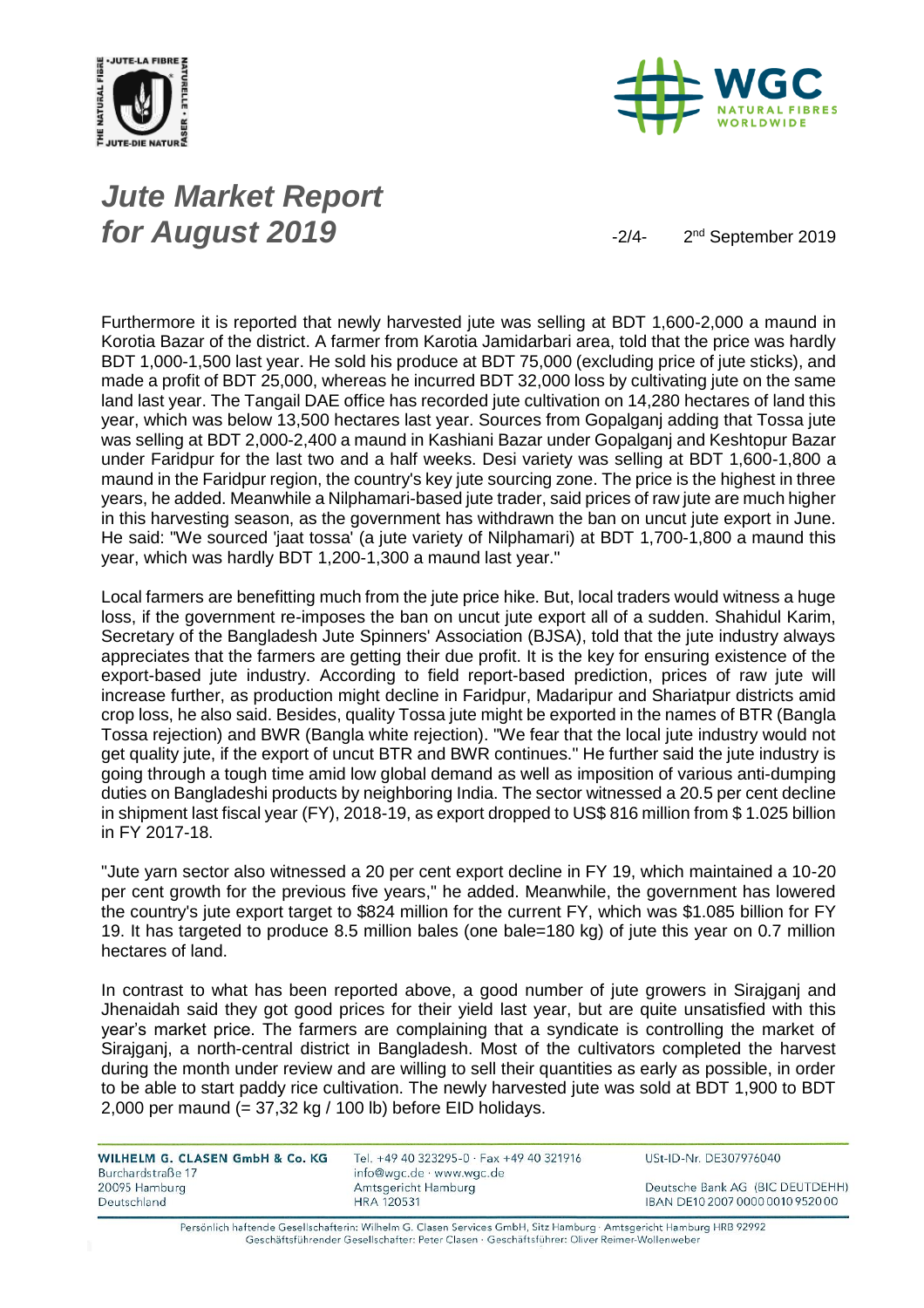



# *Jute Market Report for August* 2019  $-3/4$

2<sup>nd</sup> September 2019

Now new crop jute is sold at BDT 1,700 to BDT 1,800 per maund in the local markets of the Sirajganj district. Also in Jhenaidah, a district in central Bangladesh, farmers are unhappy and quite disappointed with the market prices. With the current market prices of BDT 1,200 to BDT 1,500 per maund, depending on quality and color of the fibre, the farmers are unable to recoup their production costs. As per the local farmers, the prices would decrease even further by the time jute harvest is completed.

**Jute Yarn and Twine:** Export demand from the major importing countries such as Turkey and Iran increased for high, medium and low quality jute yarns and twines during the month under review. Regular demand was also observed from India, China, Vietnam, Indonesia, Malaysia, Uzbekistan, The Middle East, Europe, Australia and USA. The Bangladesh Jute Spinners Association (BJSA) has imposed a minimum indicative export price (MEP) for all jute yarn and twine spinning mills, entered into force as from August 1<sup>st</sup>, 2019. According to BJSA, no mills are allowed to sell below MEP, but can sell at higher prices.

Local demand for Sacking and Hessian quality yarn for packaging requirements remained stable during the month under review. Export prices went up about USD 40,00 to USD 50,00 per mton for both light and heavy count jute yarns and twines. Most of the solvent mills are busy with their regular production.

**Jute Goods:** During the month under review, the export demand for Hessian and Sacking from the regular importing countries like Africa, Europe, Australia, USA and other countries was on a regular level. India was also regular in the market for unstitched jute cloth.

Local demand increased for Sacking and Hessian quality of jute bags for packaging purpose during the month under review. A slight increase of demand for Jute CBC from the regular importing countries like Europe, UK and Japan is reported for the month under review.

Export prices during the month under review increased as follows:

| Sackings: | Increased approx. 2%      |
|-----------|---------------------------|
| Hessians: | Increased approx. 2% - 3% |
| CBC:      | unchanged                 |

#### **India**

**Raw Jute:** JBA quotations at the end of the month under review: TD-4 IRs 4.550 and TD-5 IRs 4.350,00 per 100 kg. The estimated carry forward is 1,8 Mio bales at the moment. This year's estimation for jute growing areas is 494,150 hectares compared to 653,740 hectares in 2018. For 2019/20 we have not yet received any reports. The estimated crop for 2019/20 is 7 Mio bales compared to around 6,4 Mio bales in 2018/19.

WILHELM G. CLASEN GmbH & Co. KG Burchardstraße 17 20095 Hamburg Deutschland

Tel. +49 40 323295-0 · Fax +49 40 321916 info@wgc.de · www.wgc.de Amtsgericht Hamburg **HRA 120531** 

USt-ID-Nr. DE307976040

Deutsche Bank AG (BIC DEUTDEHH) IBAN DE10 2007 0000 0010 9520 00